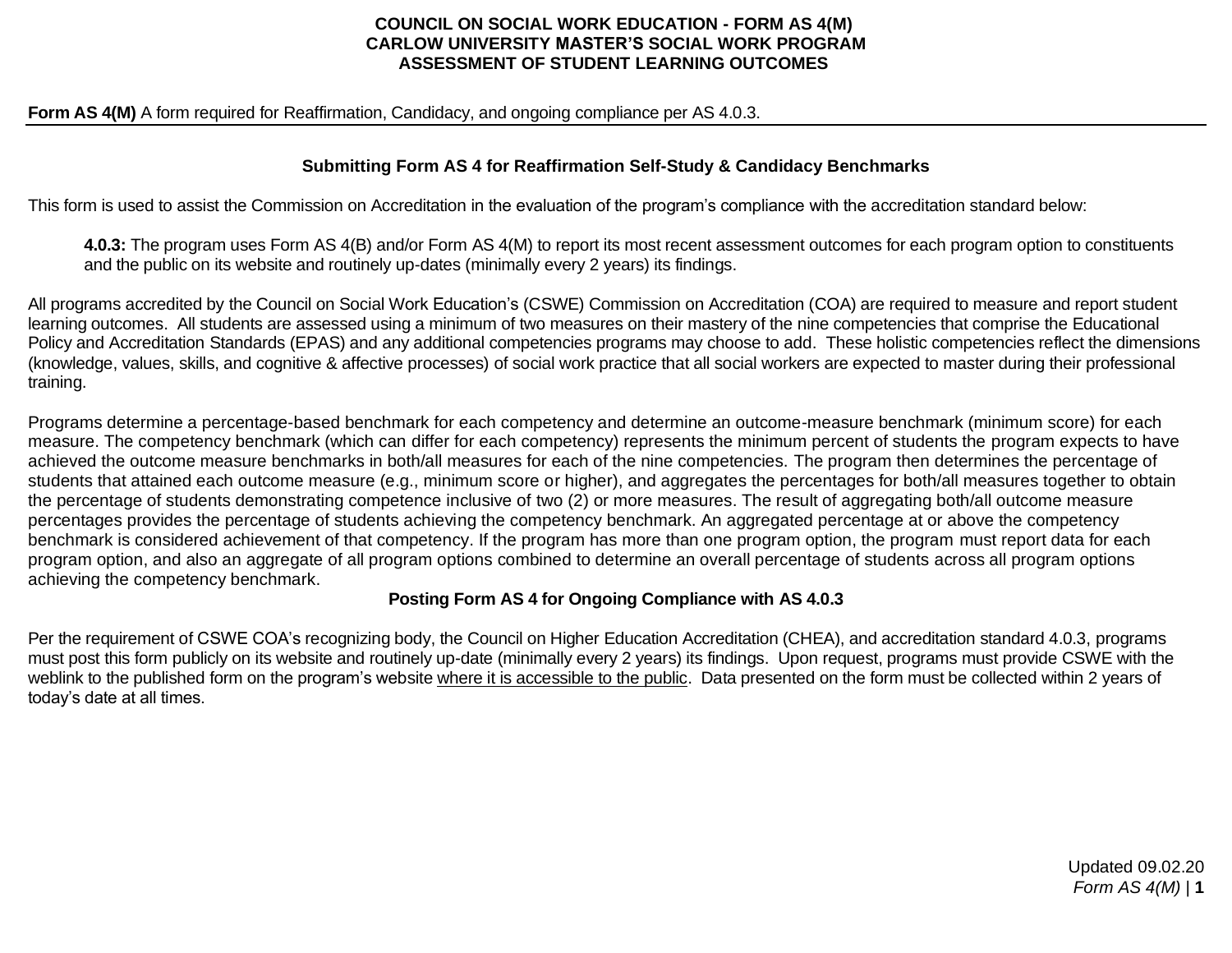## **Summary of the Program's Assessment Plan | Generalist Practice**

All students are assessed using a minimum of two measures on their mastery of the nine competencies that comprise the Educational Policy and Accreditation Standards of the Council on Social Work Education and any additional competencies programs may choose to add. Summarize the program's competency-based assessment plan. Programs may add/delete rows to accurately reflect the number measures included in the data presented.

| <b>Assessment Measure #1: Generalist Comprehensive Exam</b>   |                                           |  |  |  |  |
|---------------------------------------------------------------|-------------------------------------------|--|--|--|--|
| Dimension(s) assessed:                                        | Knowledge; Values; Critical               |  |  |  |  |
|                                                               | Thinking; Affective                       |  |  |  |  |
|                                                               | Reactions; and Exercise of                |  |  |  |  |
|                                                               | Judgment that Inform                      |  |  |  |  |
|                                                               | Performance                               |  |  |  |  |
| When/where students are assessed:                             | 2/03/2021: Students took                  |  |  |  |  |
|                                                               | exam through the online                   |  |  |  |  |
|                                                               | course platform on October                |  |  |  |  |
|                                                               | 18 <sup>th</sup> , 2020 and March $7th$ , |  |  |  |  |
|                                                               | 2021. Students were given 2               |  |  |  |  |
|                                                               | hours to complete the exam.               |  |  |  |  |
| Who assessed student competence:                              | A panel of social work faculty            |  |  |  |  |
|                                                               | graded the exam                           |  |  |  |  |
| Outcome Measure Benchmark (minimum score indicative of        | A minimum of 4 out of 5                   |  |  |  |  |
| achievement) for Competencies 1-9:                            | points                                    |  |  |  |  |
| Competency Benchmark (percent of students the program         | 100%                                      |  |  |  |  |
| expects to have achieved the minimum scores, inclusive of all |                                           |  |  |  |  |
| measures) for Competencies 1-9:                               |                                           |  |  |  |  |
| <b>Assessment Measure #2: Field One Evaluation</b>            |                                           |  |  |  |  |
| Dimension(s) assessed:                                        | Knowledge; Values; Critical               |  |  |  |  |
|                                                               | Thinking; Affective                       |  |  |  |  |
|                                                               | Reactions; and Exercise of                |  |  |  |  |
|                                                               | Judgment that Inform                      |  |  |  |  |
|                                                               | Performance                               |  |  |  |  |
| When/where students are assessed:                             | Students were assessed                    |  |  |  |  |
|                                                               | throughout their field                    |  |  |  |  |
|                                                               | placement. Final evaluation               |  |  |  |  |
|                                                               | of competencies was scored                |  |  |  |  |
|                                                               | on 2/03/2021 or 5/07/2021                 |  |  |  |  |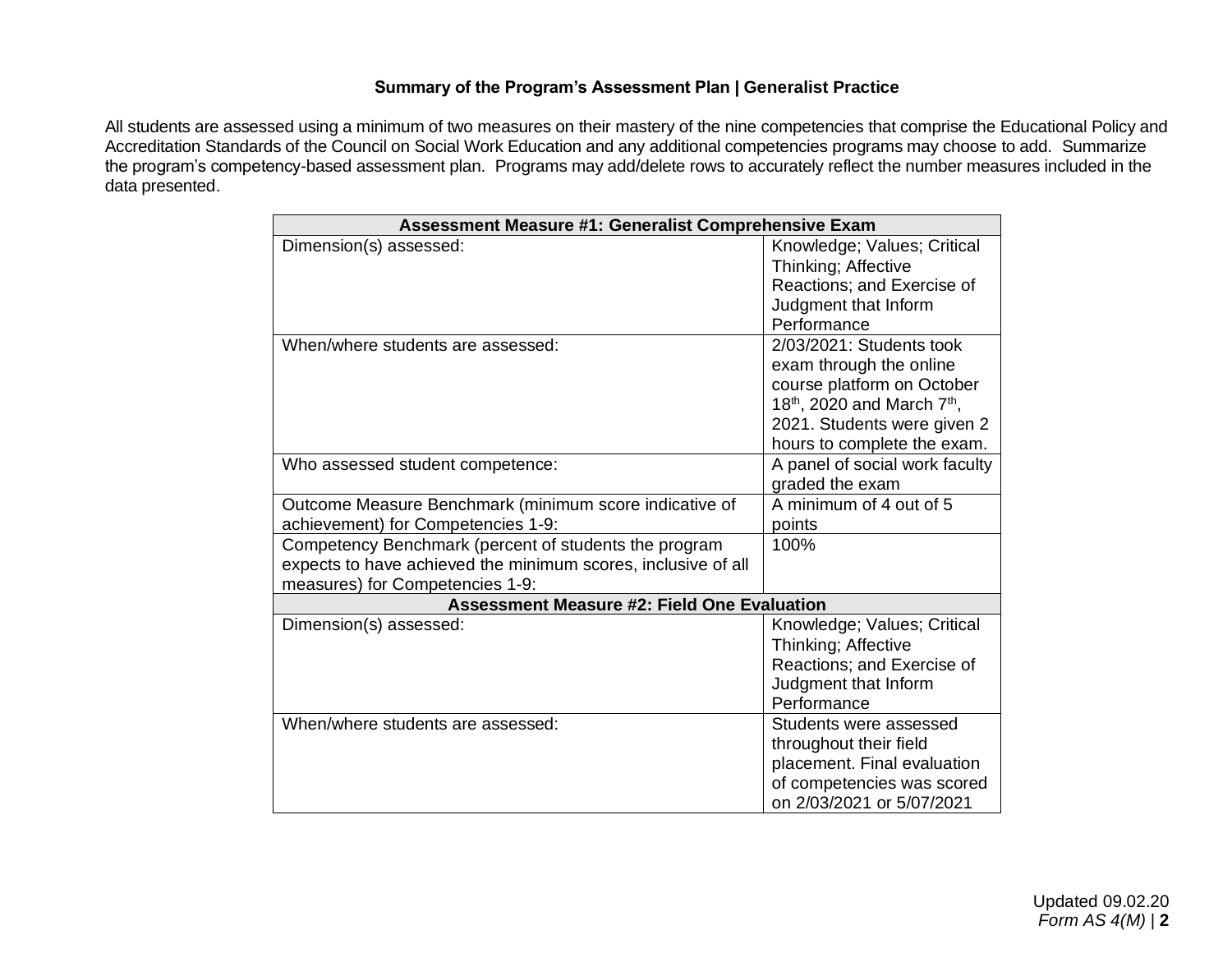| Who assessed student competence:                              | <b>Field Instructors and Director</b> |
|---------------------------------------------------------------|---------------------------------------|
|                                                               | of Field                              |
| Outcome Measure Benchmark (minimum score indicative of        | A minimum of 4 out of 5               |
| achievement) for Competencies 1-9:                            | points                                |
| Competency Benchmark (percent of students the program         | 100%                                  |
| expects to have achieved the minimum scores, inclusive of all |                                       |
| measures) for Competencies 1-9:                               |                                       |

# **Summary of the Program's Assessment Plan | Specialized Practice**

Students are assessed using a minimum of two measures on their mastery of the nine competencies that comprise the Educational Policy and Accreditation Standards of the Council on Social Work Education and any additional competencies programs may choose to add, that reflect the area of specialized practice. Summarize the program's competency-based assessment plan. Programs may add/delete rows to accurately reflect the number of areas of specialized practice and each measure included in the data presented.

| <b>Assessment Measure #1: Direct Practice Comprehensive Exam</b> |                                    |
|------------------------------------------------------------------|------------------------------------|
| Dimension(s) assessed:                                           | Knowledge; Values; Critical        |
|                                                                  | Thinking; Affective                |
|                                                                  | Reactions; and Exercise of         |
|                                                                  | Judgment that Inform               |
|                                                                  | Performance                        |
| When/where students are assessed:                                | 2/03/2021: Students took           |
|                                                                  | exam through the online            |
|                                                                  | course platform on                 |
|                                                                  | November 1 <sup>st</sup> , 2020 or |
|                                                                  | March 28th, 2021. Students         |
|                                                                  | were given 2 hours to              |
|                                                                  | complete the exam.                 |
| Who assessed student competence:                                 | A panel of social work faculty     |
|                                                                  | graded the exam                    |
| Outcome Measure Benchmark (minimum score indicative of           | A minimum of 4 out of 5            |
| achievement) for Competencies 1-9:                               | points                             |

#### **Area of Specialized Practice #1: Direct Practice**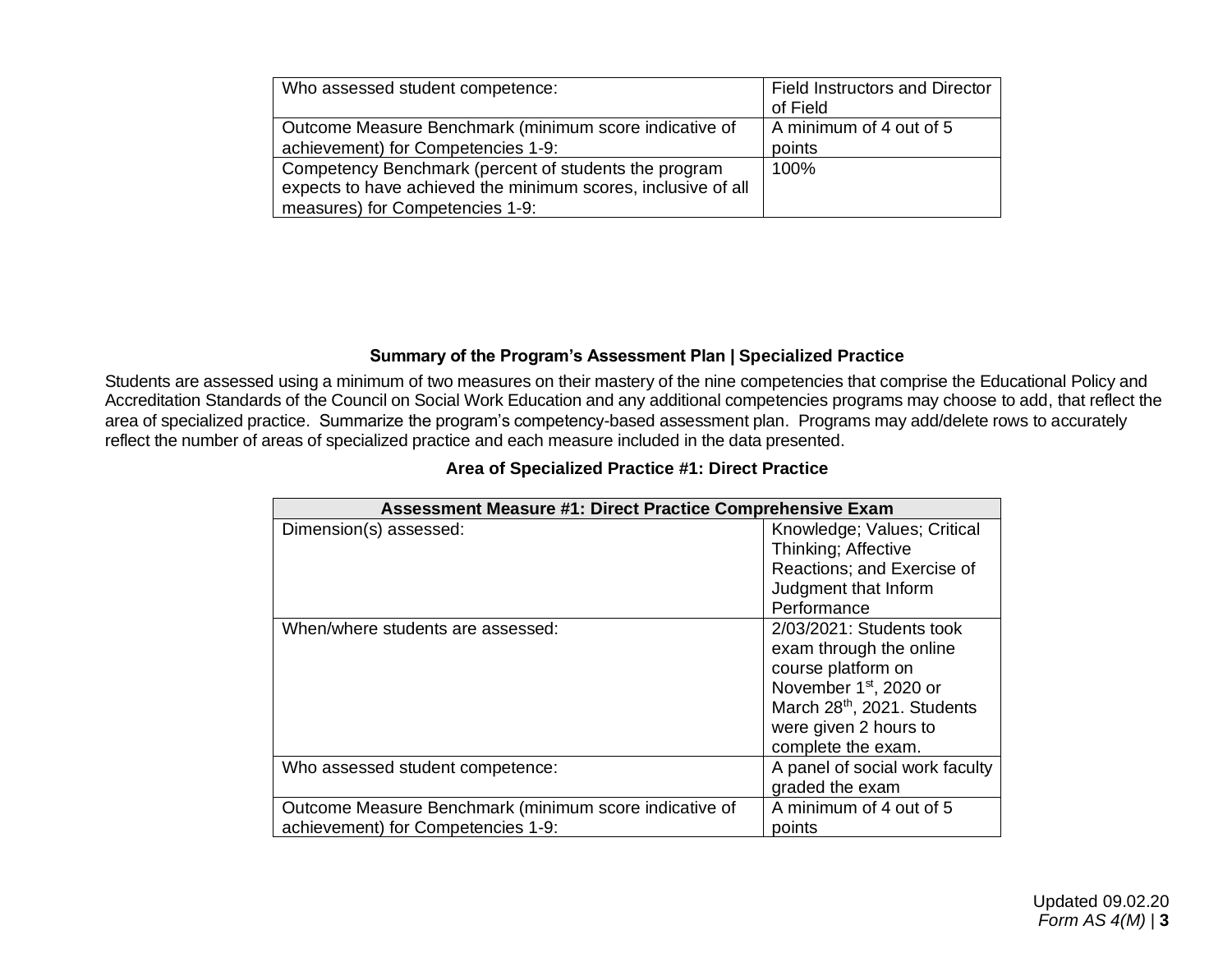| Competency Benchmark (percent of students the program<br>expects to have achieved the minimum scores, inclusive of all<br>measures) for Competencies 1-9: | 100%                                                                                                                                       |
|-----------------------------------------------------------------------------------------------------------------------------------------------------------|--------------------------------------------------------------------------------------------------------------------------------------------|
| <b>Assessment Measure #2: Direct Practice Field Three Evaluation</b>                                                                                      |                                                                                                                                            |
| Dimension(s) assessed:                                                                                                                                    | Knowledge; Values; Critical<br>Thinking; Affective<br>Reactions; and Exercise of<br>Judgment that Inform<br>Performance                    |
| When/where students are assessed:                                                                                                                         | Students were assessed<br>throughout their field<br>placement. Final evaluation<br>of competencies was scored<br>on 2/03/2021 or 5/07/2021 |
| Who assessed student competence:                                                                                                                          | <b>Field Instructors and Director</b><br>of Field                                                                                          |
| Outcome Measure Benchmark (minimum score indicative of<br>achievement) for Competencies 1-9:                                                              | A minimum of 4 out of 5<br>points                                                                                                          |
| Competency Benchmark (percent of students the program<br>expects to have achieved the minimum scores, inclusive of all<br>measures) for Competencies 1-9: | 100%                                                                                                                                       |

# **Area of Specialized Practice #2: Macro Practice**

| <b>Assessment Measure #1: Macro Practice Comprehensive Exam</b> |                                                           |  |  |  |
|-----------------------------------------------------------------|-----------------------------------------------------------|--|--|--|
| Dimension(s) assessed:                                          | Knowledge; Values; Critical                               |  |  |  |
|                                                                 | Thinking; Affective Reactions;                            |  |  |  |
|                                                                 | and Exercise of Judgment                                  |  |  |  |
|                                                                 | that Inform Performance                                   |  |  |  |
| When/where students are assessed:                               | 2/03/2021: Students took                                  |  |  |  |
|                                                                 | exam through the online                                   |  |  |  |
|                                                                 | course platform on November                               |  |  |  |
|                                                                 | 15 <sup>th</sup> , 2020 or April 11 <sup>th</sup> , 2021. |  |  |  |
|                                                                 | Students were given 2 hours                               |  |  |  |
|                                                                 | to complete the exam.                                     |  |  |  |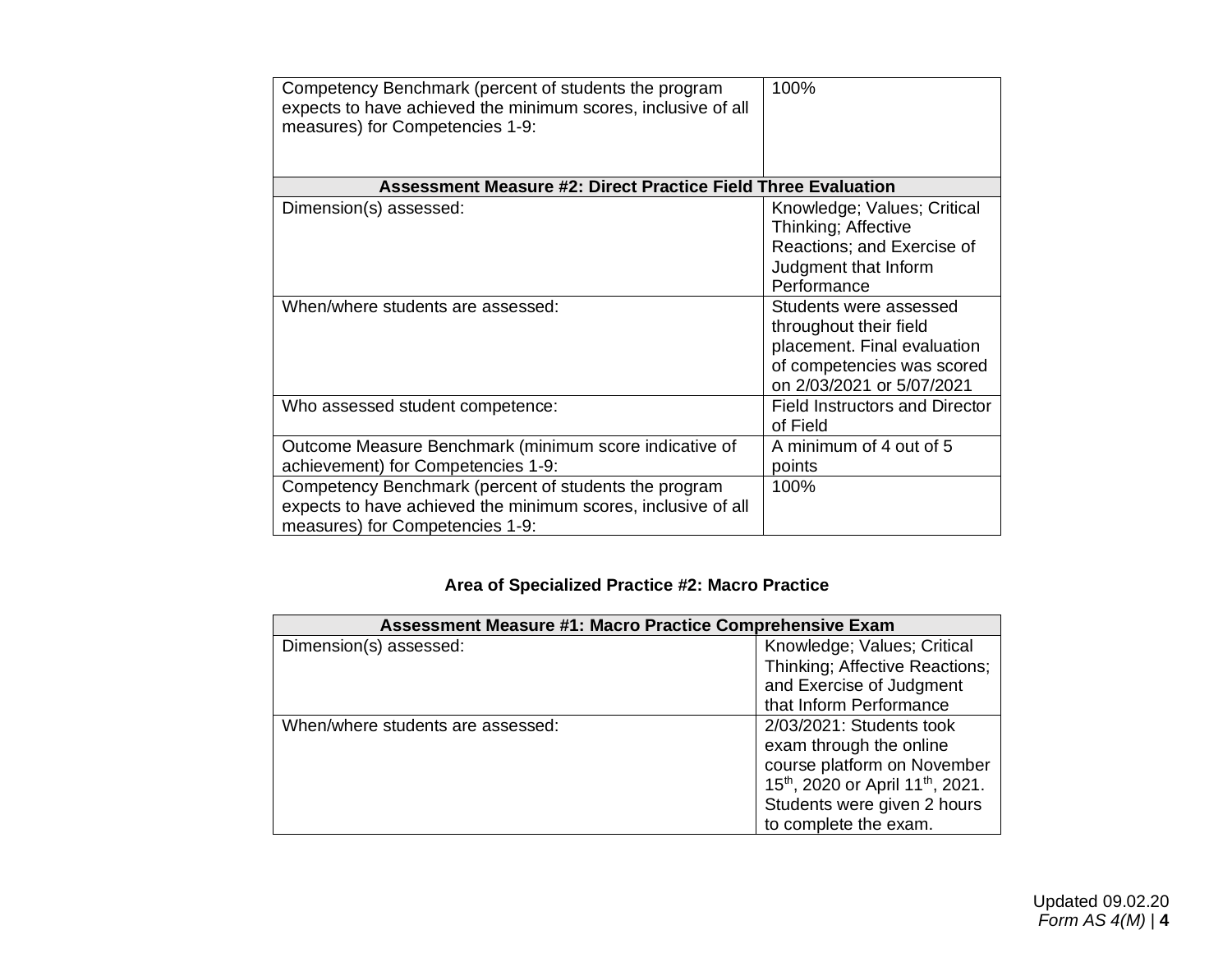| Who assessed student competence:                                    | A panel of social work faculty        |
|---------------------------------------------------------------------|---------------------------------------|
|                                                                     | graded the exam                       |
| Outcome Measure Benchmark (minimum score indicative of              | A minimum of 4 out of 5               |
| achievement) for Competencies 1-9:                                  | points                                |
| Competency Benchmark (percent of students the program               | 100%                                  |
| expects to have achieved the minimum scores, inclusive of           |                                       |
| all measures) for Competencies 1-9:                                 |                                       |
| <b>Assessment Measure #2: Macro Practice Field Three Evaluation</b> |                                       |
| Dimension(s) assessed:                                              | Knowledge; Values; Critical           |
|                                                                     | Thinking; Affective Reactions;        |
|                                                                     | and Exercise of Judgment              |
|                                                                     | that Inform Performance               |
| When/where students are assessed:                                   | Students were assessed                |
|                                                                     | throughout their field                |
|                                                                     | placement. Final evaluation of        |
|                                                                     | competencies was scored on            |
|                                                                     | 2/03/2021 or 5/07/2021                |
| Who assessed student competence:                                    | <b>Field Instructors and Director</b> |
|                                                                     | of Field                              |
| Outcome Measure Benchmark (minimum score indicative of              | A minimum of 4 out of 5               |
| achievement) for Competencies 1-9:                                  | points                                |
| Competency Benchmark (percent of students the program               | 100%                                  |
| expects to have achieved the minimum scores, inclusive of           |                                       |
| all measures) for Competencies 1-9:                                 |                                       |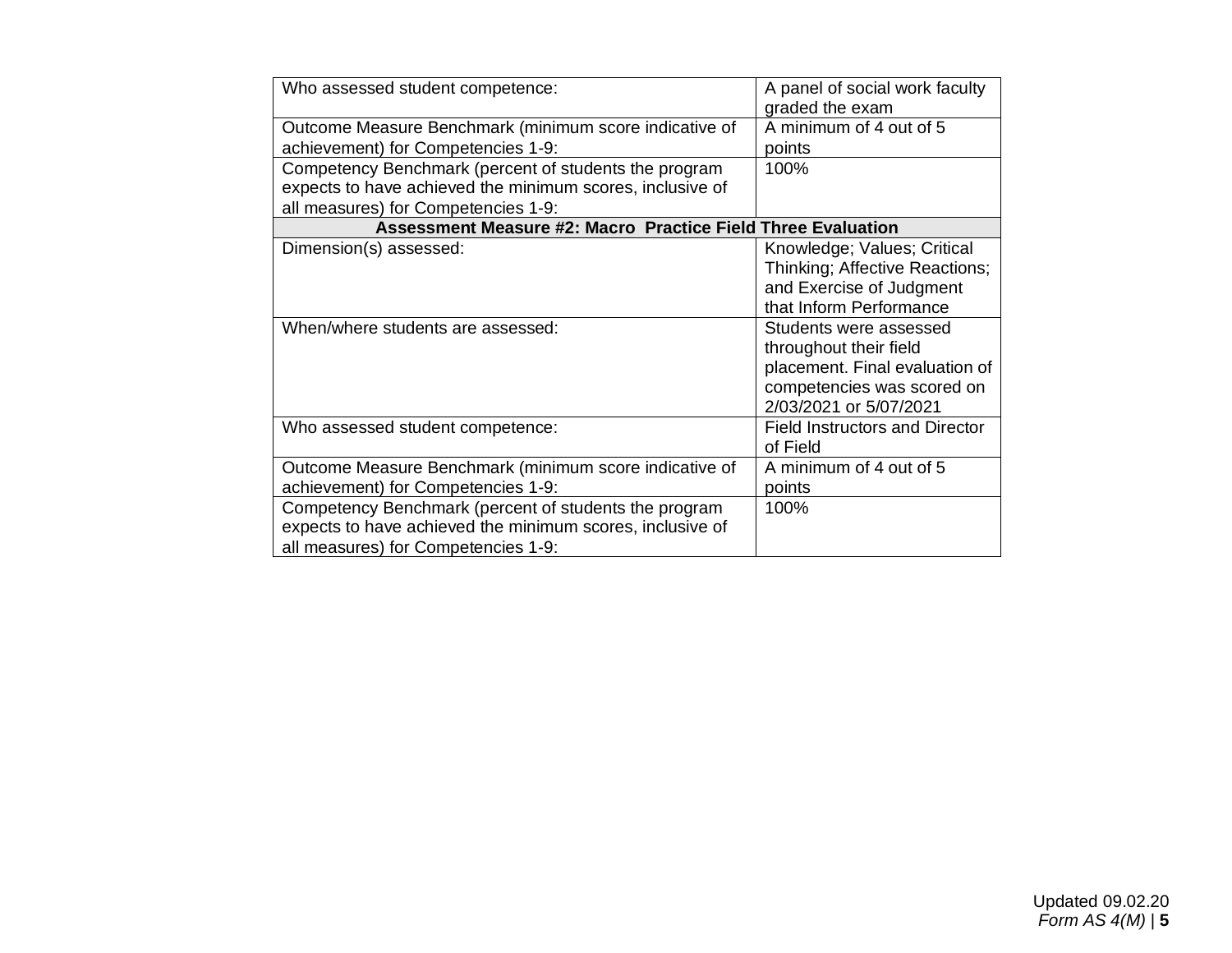## **Directions for completing Form AS 4**

Indicate the benchmark percentage for each competency. The competency benchmark is the percent of students the program expects to have achieved both/all outcome measure benchmarks. Programs calculate the percentage of students achieving each outcome measure benchmark, then calculate the percentage of students achieving each competency inclusive of two or more measures for each program option. Programs with multiple program options must present data for each program option, and in aggregate inclusive of all program options per competency. Programs may add/delete columns and to accurately reflect the number of program options offered. This is a required form. The assessment data table may be altered to accurately reflect the number of program options offered and additional program-developed competencies. However, beyond these formatting alternations, the program may not alter the content of this form.

#### **Assessment Data Collected during the Academic Year (2020-2021)**

| <b>COMPETENCY</b>                                                                  | <b>COMPETENCY</b><br><b>BENCHMARK</b><br>$(\%)$<br>(GENERALIST)                                                                                       | <b>COMPETENCY</b><br><b>BENCHMARK</b><br>(AREA OF<br><b>SPECIALIZED</b><br><b>PRACTICE)</b>                                                             | PERCENTAGE OF STUDENTS ACHIEVING BENCHMARK                                                               |                                                                                                                                      |                                                                                                                          |
|------------------------------------------------------------------------------------|-------------------------------------------------------------------------------------------------------------------------------------------------------|---------------------------------------------------------------------------------------------------------------------------------------------------------|----------------------------------------------------------------------------------------------------------|--------------------------------------------------------------------------------------------------------------------------------------|--------------------------------------------------------------------------------------------------------------------------|
|                                                                                    |                                                                                                                                                       |                                                                                                                                                         | <b>Generalist</b><br><b>Practice</b>                                                                     | <b>Area of Specialized</b><br><b>Practice #1 (Direct</b><br><b>Practice)</b>                                                         | <b>Area of Specialized</b><br><b>Practice #2 (Macro</b><br>Practice)                                                     |
|                                                                                    |                                                                                                                                                       |                                                                                                                                                         | Generalist<br>Comprehensive<br>Exam $n = (10)$<br><b>Generalist Field</b><br>One Evaluation $n =$<br>(6) | <b>Direct Practice</b><br>Comprehensive Exam<br>$n = (8)$<br><b>Direct Practice Field</b><br>Three Evaluation = $(8)$                | Macro Practice<br>Comprehensive Exam $n =$<br>(2)<br>Macro Practice Field Three<br>Evaluation = $(2)$                    |
| Competency 1:<br><b>Demonstrate Ethical</b><br>and Professional<br><b>Behavior</b> | 90% or above<br>score a 4 or 5 on<br>generalist<br>section of the<br>comprehensive<br>competency<br>exam and on the<br>generalist field<br>evaluation | 90% or above<br>score a 4 or 5<br>on specialized<br>section of the<br>comprehensive<br>competency<br>exam and on<br>the specialized<br>field evaluation | (Generalist<br>Comprehensive<br>Exam = $100\% +$<br>Field One<br>Evaluation = 100%)<br>/2<br>$=100%$     | (Direct Practice<br>Comprehensive Exam<br>$= 100\% + Direct$<br><b>Practice Field Three</b><br>Evaluation = $100\%$ ) / 2<br>$=100%$ | (Macro Practice<br>Comprehensive Exam =<br>100% + Macro Practice<br>Field Three Evaluation =<br>$100\%$ ) / 2<br>$=100%$ |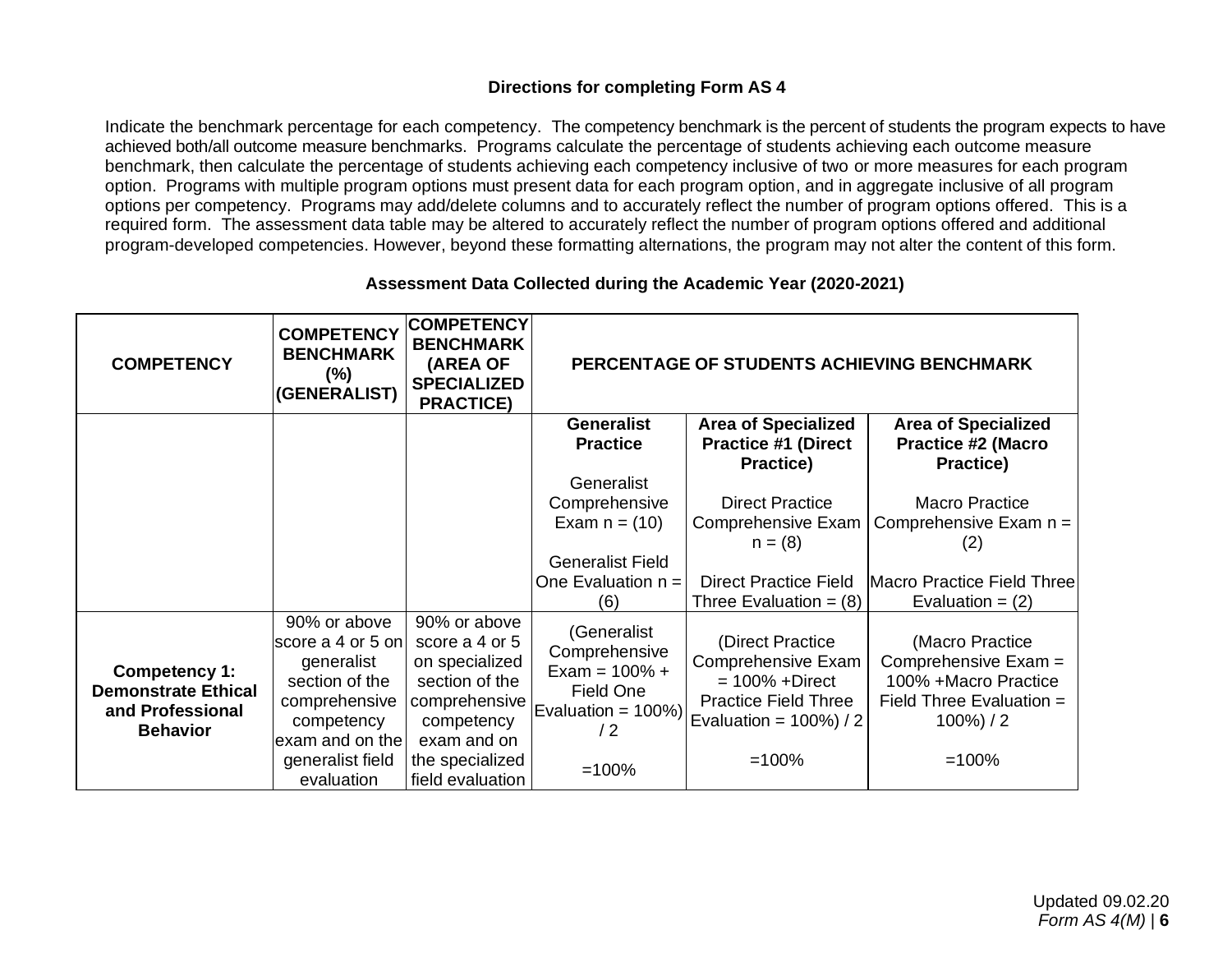| <b>Competency 2: Engage</b><br><b>Diversity and</b><br><b>Difference in Practice</b>                                      | 90% or above<br>score a 4 or 5 on<br>generalist<br>section of the<br>comprehensive<br>competency<br>exam and on the<br>generalist field<br>evaluation | 90% or above<br>score a 4 or 5<br>on specialized<br>section of the<br>comprehensive<br>competency<br>exam and on<br>the specialized<br>field evaluation | (Generalist<br>Comprehensive<br>Exam = $100% +$<br>Field One<br>Evaluation = 100%)<br>/2<br>$=100%$     | (Direct Practice<br>Comprehensive Exam<br>$= 100\% + Direct$<br><b>Practice Field Three</b><br>Evaluation = $100\%$ ) / 2<br>$=100%$        | (Macro Practice<br>Comprehensive Exam =<br>100% +Macro Practice<br>Field Three Evaluation =<br>$100\%) / 2$<br>$=100%$    |
|---------------------------------------------------------------------------------------------------------------------------|-------------------------------------------------------------------------------------------------------------------------------------------------------|---------------------------------------------------------------------------------------------------------------------------------------------------------|---------------------------------------------------------------------------------------------------------|---------------------------------------------------------------------------------------------------------------------------------------------|---------------------------------------------------------------------------------------------------------------------------|
| <b>Competency 3:</b><br><b>Advance Human Rights</b><br>and Social, Economic,<br>and Environmental<br><b>Justice</b>       | 90% or above<br>score a 4 or 5 on<br>generalist<br>section of the<br>comprehensive<br>competency<br>exam and on the<br>generalist field<br>evaluation | 90% or above<br>score a 4 or 5<br>on specialized<br>section of the<br>comprehensive<br>competency<br>exam and on<br>the specialized<br>field evaluation | (Generalist<br>Comprehensive<br>Exam = $100% +$<br>Field One<br>Evaluation = 100%)<br>/2<br>$=100%$     | (Direct Practice<br><b>Comprehensive Exam</b><br>$= 100\% + Direct$<br><b>Practice Field Three</b><br>Evaluation = $100\%$ ) / 2<br>$=100%$ | (Macro Practice<br>Comprehensive Exam =<br>100% + Macro Practice<br>Field Three Evaluation =<br>$100\%) / 2$<br>$=100%$   |
| <b>Competency 4: Engage</b><br>in Practice-informed<br><b>Research and</b><br><b>Research-informed</b><br><b>Practice</b> | 90% or above<br>score a 4 or 5 on<br>generalist<br>section of the<br>comprehensive<br>competency<br>exam and on the<br>generalist field<br>evaluation | 90% or above<br>score a 4 or 5<br>on specialized<br>section of the<br>comprehensive<br>competency<br>exam and on<br>the specialized<br>field evaluation | (Generalist<br>Comprehensive<br>Exam = $100% +$<br>Field One<br>Evaluation = 100%)<br>/2<br>$=100%$     | (Direct Practice<br>Comprehensive Exam<br>$= 100\% + Direct$<br><b>Practice Field Three</b><br>Evaluation = $100\%$ ) / 2<br>$=100%$        | (Macro Practice<br>Comprehensive Exam =<br>100% +Macro Practice<br>Field Three Evaluation $=$<br>$100\%$ ) / 2<br>$=100%$ |
| <b>Competency 5: Engage</b><br>in Policy Practice                                                                         | 90% or above<br>score a 4 or 5 on<br>generalist<br>section of the<br>comprehensive<br>competency<br>exam and on the<br>generalist field<br>evaluation | 90% or above<br>score a 4 or 5<br>on specialized<br>section of the<br>comprehensive<br>competency<br>exam and on<br>the specialized<br>field evaluation | (Generalist<br>Comprehensive<br>Exam = $100% +$<br>Field One<br>Evaluation = $100\%$ )<br>/2<br>$=100%$ | (Direct Practice<br>Comprehensive Exam<br>$= 100\% + Direct$<br><b>Practice Field Three</b><br>Evaluation = $100\%$ ) / 2<br>$=100%$        | (Macro Practice<br>Comprehensive Exam =<br>100% + Macro Practice<br>Field Three Evaluation =<br>$100\%$ ) / 2<br>$=100%$  |
| <b>Competency 6: Engage</b><br>with Individuals,                                                                          | 90% or above<br>score a 4 or 5 on                                                                                                                     | 90% or above<br>score a 4 or 5                                                                                                                          | (Generalist<br>Comprehensive                                                                            | (Direct Practice<br>Comprehensive Exam                                                                                                      | (Macro Practice<br>Comprehensive Exam =                                                                                   |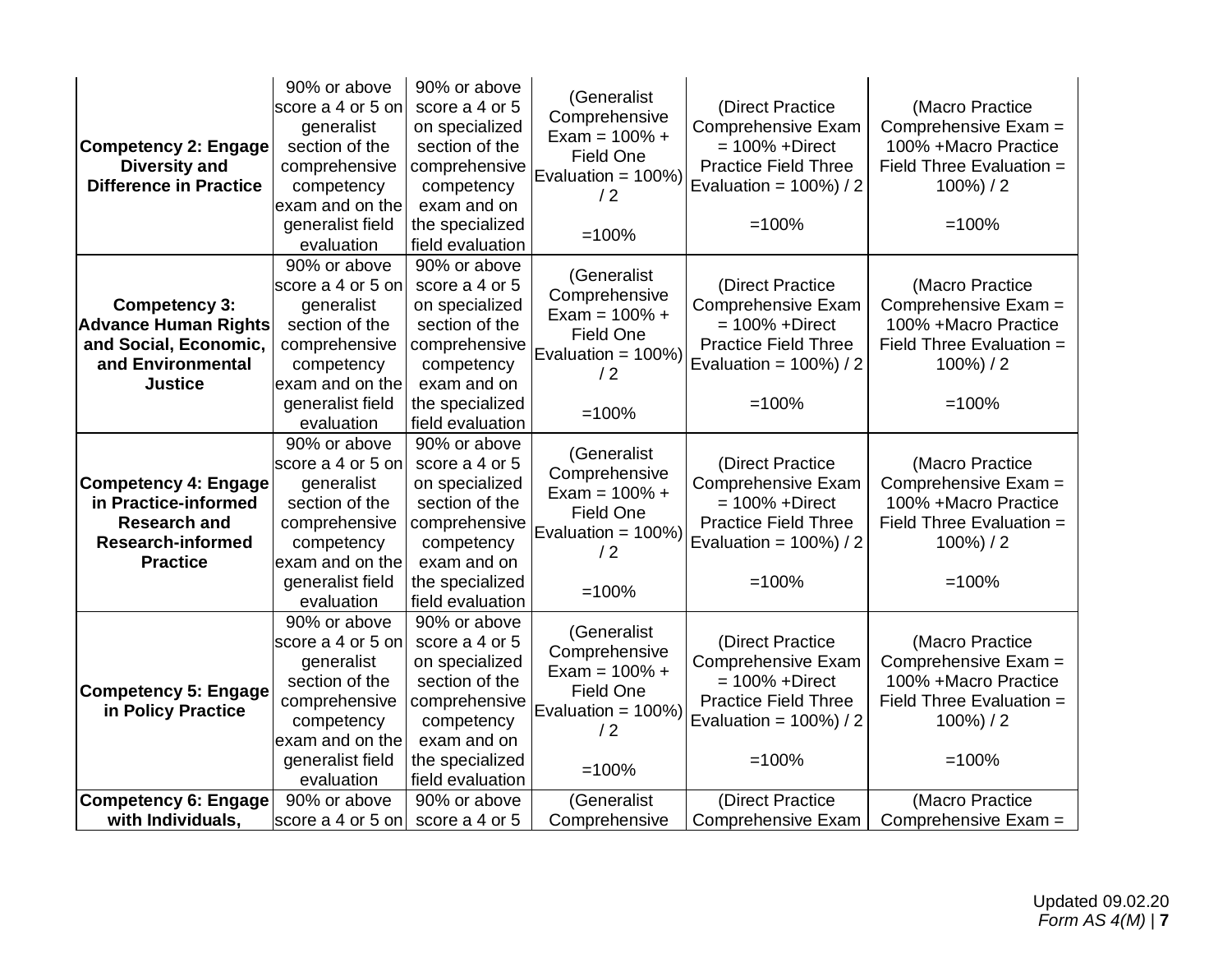| Families, Groups,             | generalist        | on specialized   | Exam = $100\% +$                  | $= 100\% + Direct$                                              | 100% + Macro Practice      |
|-------------------------------|-------------------|------------------|-----------------------------------|-----------------------------------------------------------------|----------------------------|
| <b>Organizations, and</b>     | section of the    | section of the   | <b>Field One</b>                  | <b>Practice Field Three</b>                                     | Field Three Evaluation =   |
| <b>Communities</b>            | comprehensive     |                  |                                   | comprehensive Evaluation = $100\%$ ) Evaluation = $100\%$ ) / 2 | $100\%$ ) / 2              |
|                               | competency        | competency       | /2                                |                                                                 |                            |
|                               | exam and on the   | exam and on      |                                   | $=100%$                                                         | $=100%$                    |
|                               | generalist field  | the specialized  | $=100%$                           |                                                                 |                            |
|                               | evaluation        | field evaluation |                                   |                                                                 |                            |
|                               | 90% or above      | 90% or above     | (Generalist                       |                                                                 |                            |
|                               | score a 4 or 5 on | score a 4 or 5   | Comprehensive                     | (Direct Practice                                                | (Macro Practice            |
| <b>Competency 7: Assess</b>   | generalist        | on specialized   | Exam = $100\% +$                  | <b>Comprehensive Exam</b>                                       | Comprehensive Exam =       |
| Individuals, Families,        | section of the    | section of the   | Field One                         | $= 100\% + Direct$                                              | 100% + Macro Practice      |
| <b>Groups, Organizations,</b> | comprehensive     | comprehensive    | Evaluation = $100\%$ )            | <b>Practice Field Three</b>                                     | Field Three Evaluation =   |
| and Communities               | competency        | competency       | /2                                | Evaluation = $100\%$ ) / 2                                      | $100\%$ ) / 2              |
|                               | exam and on the   | exam and on      |                                   |                                                                 |                            |
|                               | generalist field  | the specialized  | $=100%$                           | $=100%$                                                         | $=100%$                    |
|                               | evaluation        | field evaluation |                                   |                                                                 |                            |
|                               | 90% or above      | 90% or above     |                                   |                                                                 |                            |
|                               | score a 4 or 5 on | score a 4 or 5   | (Generalist                       | (Direct Practice                                                | (Macro Practice            |
| <b>Competency 8:</b>          | generalist        | on specialized   | Comprehensive<br>Exam = $100\% +$ | <b>Comprehensive Exam</b>                                       | Comprehensive Exam =       |
| Intervene with                | section of the    | section of the   | Field One                         | $= 100\% + Direct$                                              | 100% + Macro Practice      |
| Individuals, Families,        | comprehensive     | comprehensive    | Evaluation = 100%)                | <b>Practice Field Three</b>                                     | Field Three Evaluation =   |
| Groups, Organizations,        | competency        | competency       | /2                                | Evaluation = $100\%$ ) / 2                                      | $100\%$ ) / 2              |
| and Communities               | exam and on the   | exam and on      |                                   |                                                                 |                            |
|                               | generalist field  | the specialized  | $=100%$                           | $=100%$                                                         | $=100%$                    |
|                               | evaluation        | field evaluation |                                   |                                                                 |                            |
|                               | 90% or above      | 90% or above     |                                   |                                                                 |                            |
|                               | score a 4 or 5 on | score a 4 or 5   | (Generalist                       | (Direct Practice                                                | (Macro Practice            |
| <b>Competency 9:</b>          | generalist        | on specialized   | Comprehensive<br>Exam = $100\% +$ | <b>Comprehensive Exam</b>                                       | Comprehensive Exam =       |
| <b>Evaluate Practice with</b> | section of the    | section of the   | <b>Field One</b>                  | $= 100\% + Direct$                                              | 100% + Macro Practice      |
| Individuals, Families,        | comprehensive     | comprehensive    |                                   | <b>Practice Field Three</b>                                     | Field Three Evaluation $=$ |
| Groups, Organizations,        | competency        | competency       | Evaluation = 100%)<br>/2          | Evaluation = $100\%$ ) / 2                                      | $100\%$ ) / 2              |
| and Communities               | exam and on the   | exam and on      |                                   |                                                                 |                            |
|                               | generalist field  | the specialized  | $=100%$                           | $=100%$                                                         | $=100%$                    |
|                               | evaluation        | field evaluation |                                   |                                                                 |                            |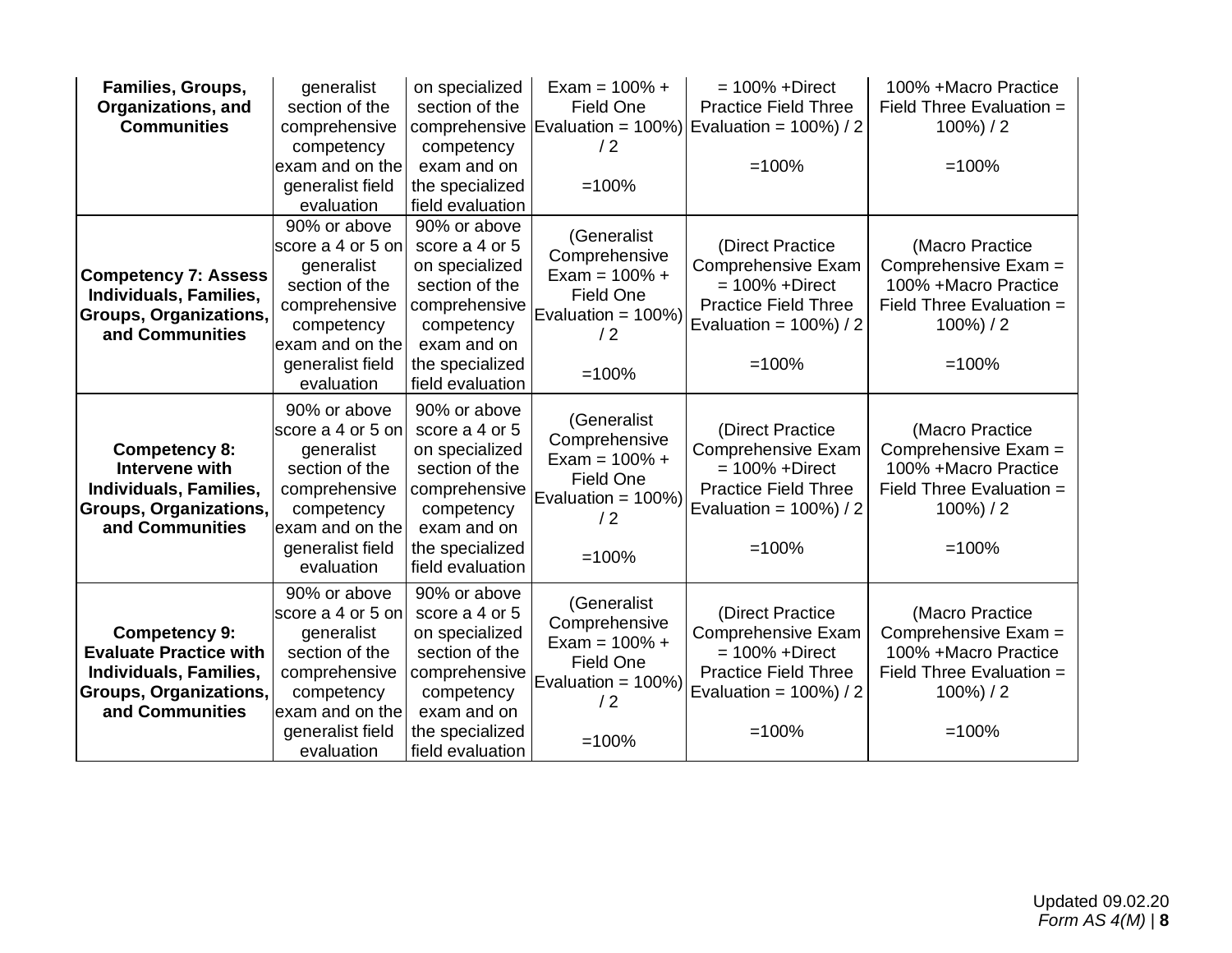## **OVERALL ASSESSMENT OF STUDENT LEARNING OUTCOMES (Aggregate Findings for All Students from All Program Options Combined)**

## **Assessment Data Collected during the Academic Year (2020-2021)**

| <b>COMPETENCY</b>                                                                         | <b>COMPETENCY</b><br><b>BENCHMARK</b><br>(%)<br>(GENERALIST)                                                        | <b>COMPETENCY</b><br><b>BENCHMARK</b><br>(AREA OF<br><b>SPECIALIZED</b><br><b>PRACTICE)</b>                      | PERCENTAGE OF STUDENTS ACHIEVING BENCHMARK                                                |                                                                                                                                  |                                                                                                               |
|-------------------------------------------------------------------------------------------|---------------------------------------------------------------------------------------------------------------------|------------------------------------------------------------------------------------------------------------------|-------------------------------------------------------------------------------------------|----------------------------------------------------------------------------------------------------------------------------------|---------------------------------------------------------------------------------------------------------------|
|                                                                                           |                                                                                                                     |                                                                                                                  | <b>Generalist</b><br><b>Practice</b>                                                      | <b>Area of Specialized</b><br><b>Practice #1 (Direct</b><br><b>Practice)</b>                                                     | <b>Area of Specialized</b><br><b>Practice #2 (Macro</b><br><b>Practice)</b>                                   |
|                                                                                           |                                                                                                                     |                                                                                                                  | Generalist                                                                                |                                                                                                                                  |                                                                                                               |
|                                                                                           |                                                                                                                     |                                                                                                                  | Comprehensive                                                                             | <b>Direct Practice</b>                                                                                                           | <b>Macro Practice</b>                                                                                         |
|                                                                                           |                                                                                                                     |                                                                                                                  | Exam $n = (10)$                                                                           | Comprehensive Exam                                                                                                               | Comprehensive Exam n =                                                                                        |
|                                                                                           |                                                                                                                     |                                                                                                                  |                                                                                           | $n = (8)$                                                                                                                        | (2)                                                                                                           |
|                                                                                           |                                                                                                                     |                                                                                                                  | <b>Generalist Field</b>                                                                   |                                                                                                                                  |                                                                                                               |
|                                                                                           |                                                                                                                     |                                                                                                                  | One Evaluation $n =$                                                                      | <b>Direct Practice Field</b>                                                                                                     | Macro Practice Field Three                                                                                    |
|                                                                                           | 90% or above                                                                                                        | 90% or above                                                                                                     | (6)                                                                                       | Three Evaluation = $(8)$                                                                                                         | Evaluation = $(2)$                                                                                            |
| <b>Competency 1:</b><br><b>Demonstrate Ethical</b><br>and Professional<br><b>Behavior</b> | score a 4 or 5 on<br>generalist<br>section of the<br>comprehensive<br>competency<br>exam and on the                 | score a 4 or 5<br>on specialized<br>section of the<br>comprehensive<br>competency<br>exam and on                 | (Generalist<br>Comprehensive<br>Exam = $100\% +$<br>Field One<br>Evaluation = 100%)<br>/2 | (Direct Practice<br>Comprehensive Exam<br>$= 100\% + Direct$<br><b>Practice Field Three</b><br>Evaluation = $100\%$ ) / 2        | (Macro Practice<br>Comprehensive Exam =<br>100% + Macro Practice<br>Field Three Evaluation =<br>$100\%$ ) / 2 |
|                                                                                           | generalist field<br>evaluation                                                                                      | the specialized<br>field evaluation                                                                              | $=100%$                                                                                   | $=100%$                                                                                                                          | $=100%$                                                                                                       |
| <b>Competency 2: Engage</b><br><b>Diversity and</b><br><b>Difference in Practice</b>      | 90% or above<br>score a 4 or 5 on<br>generalist<br>section of the<br>comprehensive<br>competency<br>exam and on the | 90% or above<br>score a 4 or 5<br>on specialized<br>section of the<br>comprehensive<br>competency<br>exam and on | (Generalist<br>Comprehensive<br>Exam = $100\% +$<br>Field One<br>Evaluation = 100%)<br>/2 | (Direct Practice<br><b>Comprehensive Exam</b><br>$= 100\% + Direct$<br><b>Practice Field Three</b><br>Evaluation = $100\%$ ) / 2 | (Macro Practice<br>Comprehensive Exam =<br>100% + Macro Practice<br>Field Three Evaluation =<br>$100\%$ ) / 2 |
|                                                                                           | generalist field<br>evaluation                                                                                      | the specialized<br>field evaluation                                                                              | $=100%$                                                                                   | $=100%$                                                                                                                          | $=100%$                                                                                                       |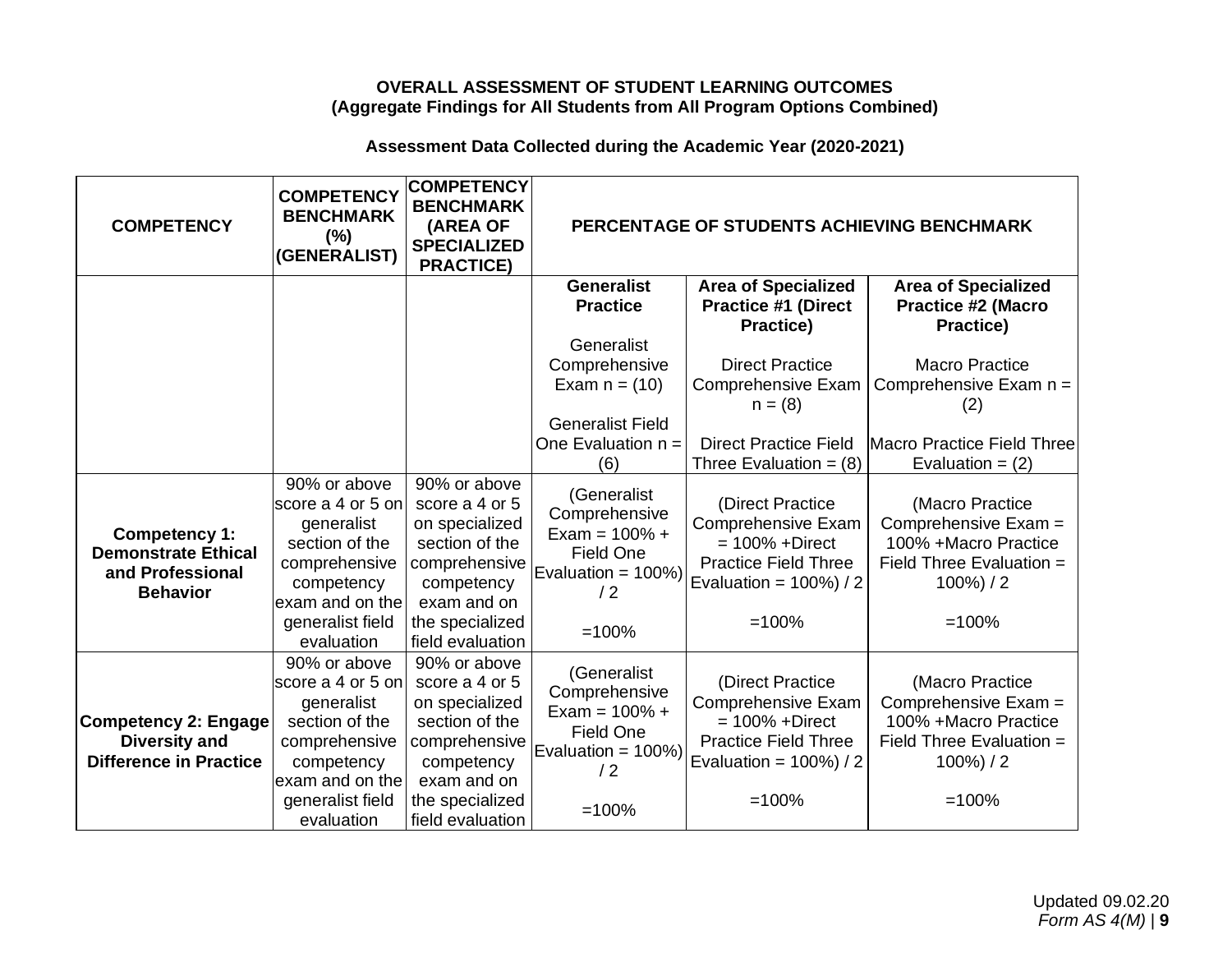| <b>Competency 3:</b><br><b>Advance Human Rights</b><br>and Social, Economic,<br>and Environmental<br><b>Justice</b>       | 90% or above<br>score a 4 or 5 on<br>generalist<br>section of the<br>comprehensive<br>competency<br>exam and on the<br>generalist field<br>evaluation | 90% or above<br>score a 4 or 5<br>on specialized<br>section of the<br>comprehensive<br>competency<br>exam and on<br>the specialized<br>field evaluation | (Generalist<br>Comprehensive<br>Exam = $100\% +$<br>Field One<br>Evaluation = 100%)<br>/2<br>$=100%$            | (Direct Practice<br><b>Comprehensive Exam</b><br>$= 100\% + Direct$<br><b>Practice Field Three</b><br>Evaluation = $100\%$ ) / 2<br>$=100%$ | (Macro Practice<br>Comprehensive Exam =<br>100% +Macro Practice<br>Field Three Evaluation =<br>$100\%) / 2$<br>$=100%$  |
|---------------------------------------------------------------------------------------------------------------------------|-------------------------------------------------------------------------------------------------------------------------------------------------------|---------------------------------------------------------------------------------------------------------------------------------------------------------|-----------------------------------------------------------------------------------------------------------------|---------------------------------------------------------------------------------------------------------------------------------------------|-------------------------------------------------------------------------------------------------------------------------|
| <b>Competency 4: Engage</b><br>in Practice-informed<br><b>Research and</b><br><b>Research-informed</b><br><b>Practice</b> | 90% or above<br>score a 4 or 5 on<br>generalist<br>section of the<br>comprehensive<br>competency<br>exam and on the<br>generalist field<br>evaluation | 90% or above<br>score a 4 or 5<br>on specialized<br>section of the<br>comprehensive<br>competency<br>exam and on<br>the specialized<br>field evaluation | (Generalist<br>Comprehensive<br>Exam = $100\% +$<br><b>Field One</b><br>Evaluation = $100\%$ )<br>/2<br>$=100%$ | (Direct Practice<br><b>Comprehensive Exam</b><br>$= 100\% + Direct$<br><b>Practice Field Three</b><br>Evaluation = $100\%$ ) / 2<br>$=100%$ | (Macro Practice<br>Comprehensive Exam =<br>100% + Macro Practice<br>Field Three Evaluation =<br>$100\%) / 2$<br>$=100%$ |
| <b>Competency 5: Engage</b><br>in Policy Practice                                                                         | 90% or above<br>score a 4 or 5 on<br>generalist<br>section of the<br>comprehensive<br>competency<br>exam and on the<br>generalist field<br>evaluation | 90% or above<br>score a 4 or 5<br>on specialized<br>section of the<br>comprehensive<br>competency<br>exam and on<br>the specialized<br>field evaluation | (Generalist<br>Comprehensive<br>Exam = $100\% +$<br>Field One<br>Evaluation = 100%)<br>/2<br>$=100%$            | (Direct Practice<br>Comprehensive Exam<br>$= 100\% + Direct$<br><b>Practice Field Three</b><br>Evaluation = $100\%$ ) / 2<br>$=100%$        | (Macro Practice<br>Comprehensive Exam =<br>100% +Macro Practice<br>Field Three Evaluation =<br>$100\%$ ) / 2<br>$=100%$ |
| <b>Competency 6: Engage</b><br>with Individuals,<br>Families, Groups,<br><b>Organizations, and</b><br><b>Communities</b>  | 90% or above<br>score a 4 or 5 on<br>generalist<br>section of the<br>comprehensive<br>competency<br>exam and on the<br>generalist field<br>evaluation | 90% or above<br>score a 4 or 5<br>on specialized<br>section of the<br>comprehensive<br>competency<br>exam and on<br>the specialized<br>field evaluation | (Generalist<br>Comprehensive<br>Exam = $100% +$<br>Field One<br>Evaluation = $100\%$ )<br>/2<br>$=100%$         | (Direct Practice<br>Comprehensive Exam<br>$= 100\% + Direct$<br><b>Practice Field Three</b><br>Evaluation = $100\%$ ) / 2<br>$=100%$        | (Macro Practice<br>Comprehensive Exam =<br>100% + Macro Practice<br>Field Three Evaluation =<br>$100\%) / 2$<br>$=100%$ |
| <b>Competency 7: Assess</b><br>Individuals, Families,                                                                     | 90% or above<br>score a 4 or 5 on                                                                                                                     | 90% or above<br>score a 4 or 5                                                                                                                          | (Generalist<br>Comprehensive                                                                                    | (Direct Practice<br>Comprehensive Exam                                                                                                      | (Macro Practice<br>Comprehensive Exam =                                                                                 |